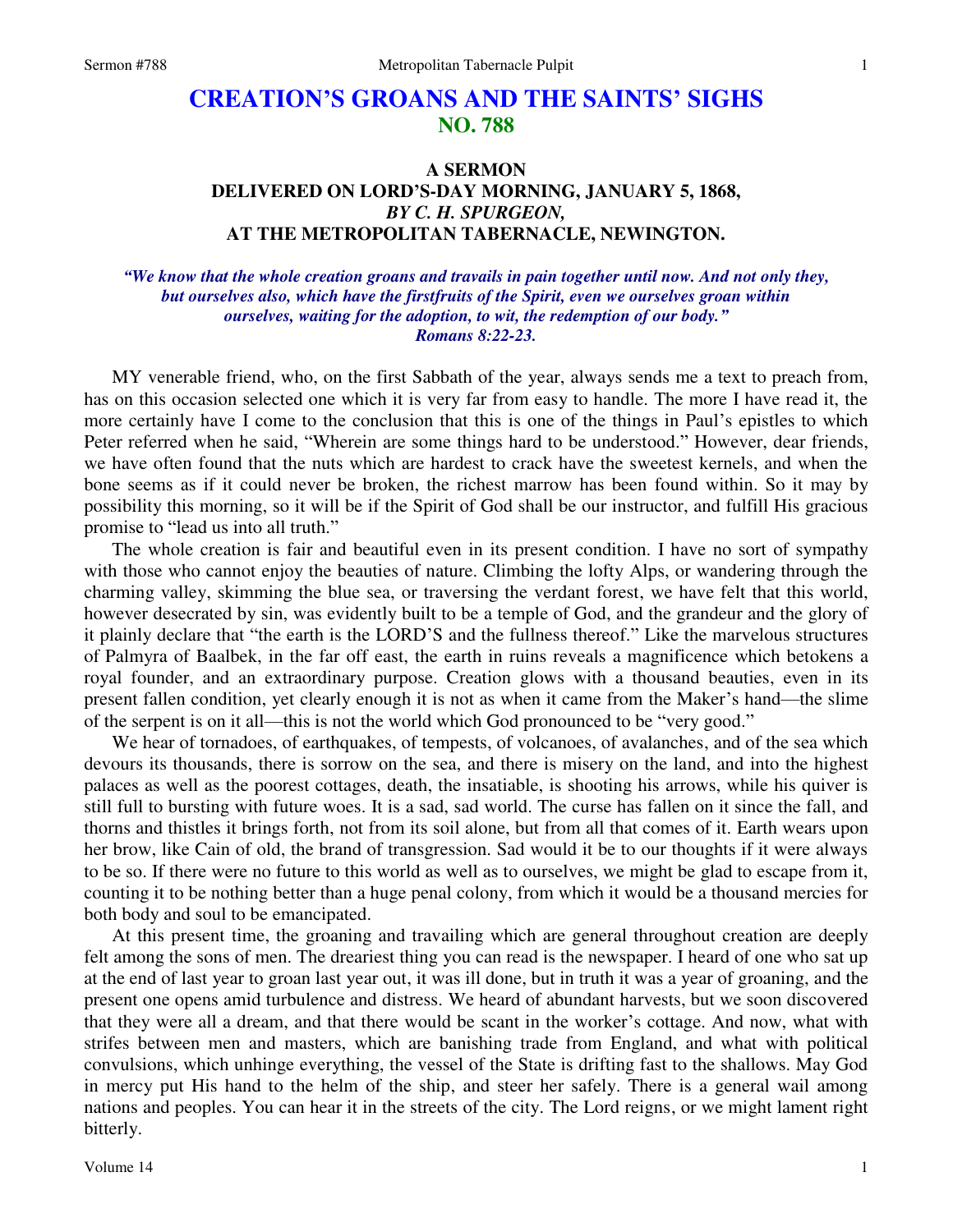The apostle tells us that not only is there a groan from creation, but this is shared in by God's people. We shall notice in our text, first, *whereunto the saints have already attained,* secondly, *wherein we are deficient,* and thirdly, *what is the state of mind of the saints in regard to the whole of the matter.* 

**I.** WHEREUNTO THE SAINTS HAVE ATTAINED.

We were once an undistinguished part of the creation, subject to the same curse as the rest of the world, "heirs of wrath, even as others." But distinguishing grace has made a difference where no difference naturally was, we are now no longer treated as criminals condemned, but as children and heirs of God. We have received a divine life, by which we are made partakers of the divine nature, having "escaped the corruption which is in the world through lust." The Spirit of God has come unto us so that our "bodies are the temples of the Holy Ghost." God dwells in us, and we are one with Christ.

We have at this present moment in us certain priceless things which distinguish us as believers in Christ from all the rest of God's creatures. *"We have,"* says the text, not "we hope and trust sometimes we have," nor yet "possibly we may have," but "we have, we know we have, we are sure we have." Believing in Jesus, we speak confidently, we have unspeakable blessings given to us by the Father of spirits. Not we *shall have,* but *we have*. True, many things are yet in the future, but even at this present moment, we have obtained an inheritance, we have already in our possession a heritage divine which is the beginning of our eternal portion. This is called "the firstfruits of the Spirit," by which I understand the first works of the Spirit in our souls.

Brethren, we have repentance, that gem of the first water. We have faith, that priceless, precious jewel. We have hope, which sparkles, a hope most sure and steadfast. We have love, which sweetens all the rest. We have that work of the Spirit within our souls which always comes before admittance into glory. We are already made "new creatures in Christ Jesus," by the effectual working of the mighty power of God the Holy Ghost. This is called the firstfruit because *it comes first.* As the wave-sheaf was the first of the harvest, so the spiritual life which we have, and all the graces which adorn that life, are the first gifts, the first operations of the Spirit of God in our souls. We *have* this.

It is called "firstfruits," again, because *the firstfruits were always the pledge of the harvest.* As soon as the Israelite had plucked the first handful of ripe ears, they were to him so many proofs that the harvest was already come. He looked forward with glad anticipation to the time when the wain should creak beneath the sheaves, and when the harvest-home should be shouted at the door of the barn. So, brethren, when God gives us "Faith, hope, charity—these three," when He gives us "whatsoever things are pure, lovely, and of good report," as the work of the Holy Spirit, these are to us the prognostics of the coming glory. If you have the Spirit of God in your soul, you may rejoice over it as the pledge and token of the fullness of bliss and perfection "which God has prepared for them that love Him."

It is called "firstfruits," again, because *these were always holy to the Lord.* The first ears of corn were offered to the Most High, and surely our new nature, with all its powers, must be regarded by us as a consecrated thing. The new life which God has given to us is not ours that we should ascribe its excellence to our own merit, the new nature is Christ's peculiarly, as it is Christ's image and Christ's creation, so it is for Christ's glory alone. That secret we must keep separate from all earthly things, that treasure which He has committed to us we must watch both night and day against those profane intruders who would defile the consecrated ground. We must stand upon our watchtower and cry aloud to the Strong for strength, that the adversary may be repelled, that the sacred castle of our heart may be for the habitation of Jesus, and Jesus alone. We have a sacred secret which belongs to Jesus, as the firstfruits belong to JEHOVAH.

Brethren, the work of the Spirit is called "firstfruits," because *the firstfruits were not the harvest.* No Jew was ever content with the firstfruits. He was content with them for what they were, but the firstfruits enlarged his desires for the harvest. If he had taken the firstfruits home, and said, "I have all I want," and had rested satisfied month after month, he would have given proof of madness, for the firstfruit does but whet the appetite—does but stir up the desire it never was meant to satisfy.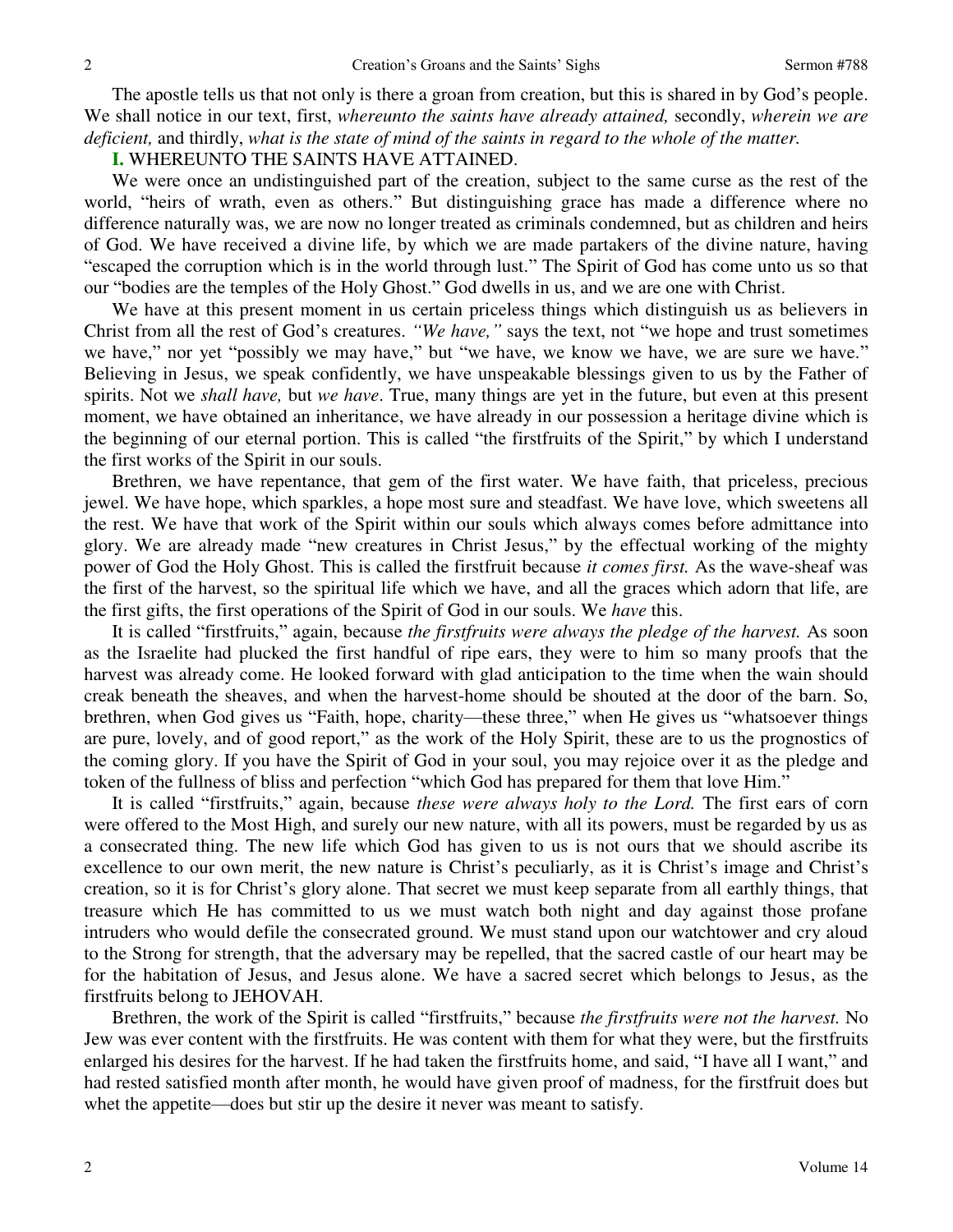So, when we get the first works of the Spirit of God, we are not to say, "I have attained, I am already perfect, there is nothing further for me to do, or to desire." Nay, my brethren, all that the most advanced of God's people know as yet, should but excite in them an insatiable thirst after more. My brother with great experience, my sister with enlarged acquaintance with Christ, you have not yet known the harvest, you have only reaped the first handful of corn. Open your mouth wide, and God will fill it! Enlarge your expectations—seek great things from the God of heaven—and He will give them to you, but by no means fold your arms in sloth, and sit down upon the bed of carnal security. Forget the steps you have already trodden, and reach forward towards that which is before, looking unto Jesus.

Even this first point of what the saint has attained will help us to understand why it is that he groans. Did I not say that we have not received the whole of our portion, and that what we have received is to the whole no more than one handful of wheat is to the whole harvest, a very gracious pledge, but nothing more? Therefore it is that we groan. Having received something, we desire more. Having reaped handfuls, we long for sheaves. For this very reason, that we are saved, we groan for something beyond.

Did you hear that groan just now? It is a traveler lost in the deep snow on the mountain pass. No one has come to rescue him, and indeed he has fallen into a place from which escape is impossible. The snow is numbing his limbs, and his soul is breathed out with many a groan.

Keep that groan in your ear, for I want you to hear another. The traveler has reached the hospice. He has been charitably received, he has been warmed at the fire, he has received abundant provision, he is warmly clothed. There is no fear of tempest, that grand old hospice has outstood many a thundering storm. The man is perfectly safe, and quite content, as far as that goes, and exceedingly grateful to think that he has been rescued, but yet I hear him groan because he has a wife and children down in yonder plain, and the snow is lying too deep for traveling, and the wind is howling, and the blinding snow flakes are falling so thickly that he cannot pursue his journey. Ask him whether he is happy and content. He says, "Yes, I am happy and grateful. I have been saved from the snow. I do not wish for anything more than I have here, I am perfectly satisfied, so far as this goes, but I long to look upon my household, and to be once more in my own sweet home, and until I reach it, I shall not cease to groan."

Now, the first groan which you heard was deep and dreadful, as though it were fetched from the abyss of hell, that is the groan of the ungodly man as he perishes, and leaves all his dear delights, but the second groan is so softened and sweetened, that it is rather the note of desire than of distress. Such is the groan of the believer, who, though rescued and brought into the hospice of divine mercy, is longing to see his Father's face without a veil between, and to be united with the happy family on the other side the Jordan, where they rejoice forevermore.

When the soldiers of Godfrey of Bouillon came in sight of Jerusalem, it is said they shouted for joy at the sight of the holy city. For that very reason they began to groan. Ask you why? It was because they longed to enter it. Having once looked upon the city of David, they longed to carry the holy city by storm, to overthrow the crescent, and place the cross in its place. He who has never seen the New Jerusalem, has never clapped his hands with holy ecstasy, he has never sighed with the unutterable longing which is expressed in words like these*—*

> *"O my sweet home, Jerusalem, Would God I were in thee! Would God my woes were at an end, Thy joys that I might see!"*

Take another picture to illustrate that the obtaining of something makes us groan after more. An exile, far away from his native country, has been long forgotten, but on a sudden a vessel brings him the pardon of his monarch, and presents from his friends who have called him to remembrance. As he turns over each of these love tokens, and as he reads the words of his reconciled prince, he asks, "When will the vessel sail to take me back to my native shore?" If the vessel tarries, he groans over the delay, and if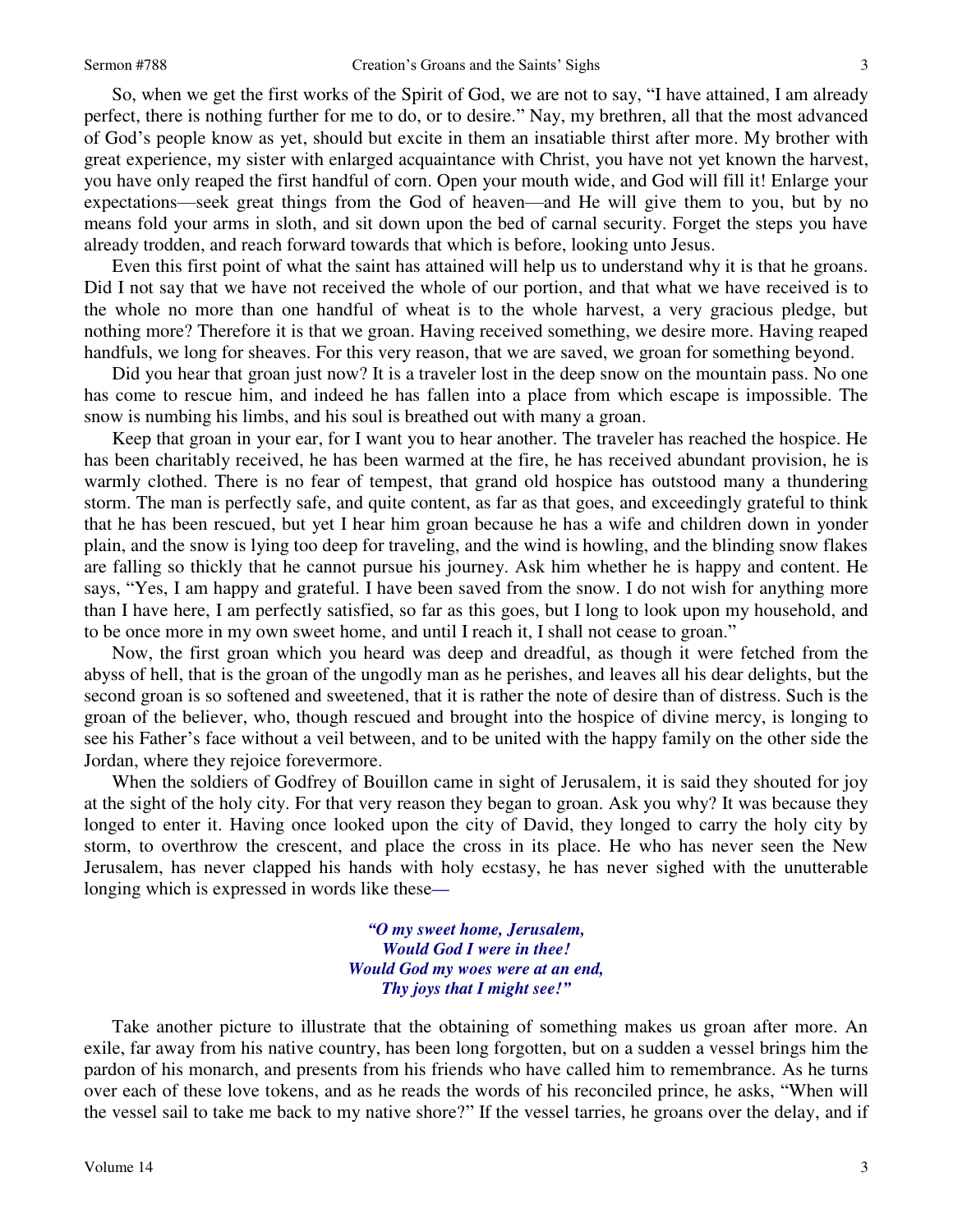the voyage be tedious, and adverse winds blow back the barque from the white cliffs of Albion, his thirst for his own sweet land compels him to groan.

So it is with your children when they look forward to their holidays, they are not unhappy or dissatisfied with the school, but yet they long to be at home. Do you not recollect how, in your schoolboy days, you used to make a little almanac with a square for every day, and how you always crossed off the day as soon as ever it began, as though you would try and make the distance from your joy as short as possible? You groaned for it, not with the unhappy groan that marks one who is to perish, but with the groan of one who, having tasted of the sweets of home, is not content until again he shall be indulged with the fullness of them.

So you see, beloved, that because we have the "firstfruits of the Spirit," for that very reason, if for no other, we cannot help but groan for that blissful period which is called "the adoption, to wit, the redemption of our body."

**II.** Our second point rises before us—WHEREIN ARE BELIEVERS DEFICIENT? We are deficient in those things for which we groan and wait. And these appear to be at least four.

The first is, that *this body of ours is not delivered.* Brethren, as soon as a man believes in Christ, he is no longer under the curse of the law. As to his spirit, sin has no more dominion over him, and the law has no further claims against him. His soul is translated from death unto life, but the body, this poor flesh and blood, does it not remain as before?

Not in one sense, for the members of our body, which were instruments of unrighteousness, become by sanctification, the instruments of righteousness unto the glory of God, and the body which was once a workshop for Satan, becomes a temple for the Holy Ghost, wherein He dwells, but we are all perfectly aware that the grace of God makes no change in the body in other respects. It is just as subject to sickness as before, pain thrills quite as sharply through the heart of the saint as the sinner, and he who lives near to God is no more likely to enjoy bodily health than he who lives at a distance from Him.

The greatest piety cannot preserve a man from growing old, and although in grace he may be "like a young cedar, fresh and green," yet the body will have its grey hairs, and the strong man will be brought to totter on the staff. The body is still subject to the evils which Paul mentions, when he says of it that it is subject to corruption, to dishonor, to weakness, and is still a natural body.

Nor is this little, for the body has a depressing effect upon the soul. A man may be full of faith and joy spiritually, but I will defy him under some forms of disease to feel as he would. The soul is like an eagle, to which the body acts as a chain, which prevents it mounting. Moreover, the appetites of the body have a natural affinity to that which is sinful. The natural desires of the human frame are not in themselves sinful, but through the degeneracy of our nature, they very readily lead us into sin, and through the corruption which is in us, even the natural desires of the body become a very great source of temptation.

The body is redeemed with the precious blood of Christ, it is redeemed by price, but it has not as yet been redeemed by power. It still lingers in the realm of bondage, and is not brought into the glorious liberty of the children of God. Now this is the cause of our groaning and mourning, for the soul is so married to the body that when it is itself delivered from condemnation, it sighs to think that its poor friend, the body, should still be under the yoke.

If you were a free man, and had married a wife, a slave, you could not feel perfectly content, but the more you enjoyed the sweets of freedom yourself, the more would you pine that she should still be in slavery. So is it with the Spirit, it is free from corruption and death, but the poor body is still under the bondage of corruption, and therefore the soul groans until the body itself shall be set free. Will it ever be set free?

O my beloved, do not ask the question. This is the Christian's brightest hope. Many believers make a mistake when they long to die and long for heaven. Those things may be desirable, but they are not the ultimatum of the saints. The saints in heaven are perfectly free from sin, and, as far as they are capable of it, they are perfectly happy, but a disembodied spirit never can be perfect until it is reunited to its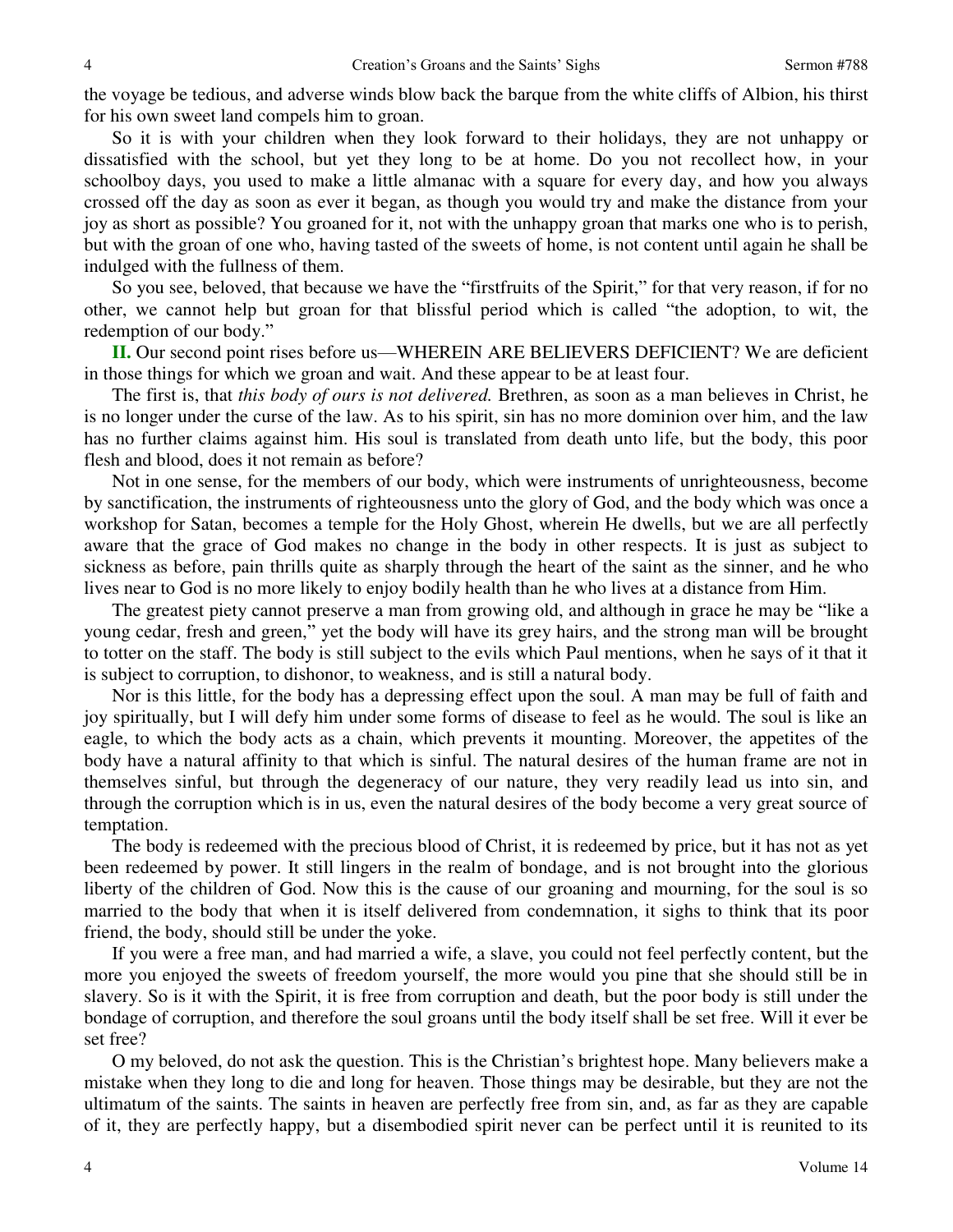body. God made man not pure spirit, but body and spirit, and the spirit alone will never be content until it sees its corporeal frame raised to its own condition of holiness and glory.

Think not that our longings here below are not shared in by the saints in heaven. They do not groan, so far as any pain can be, but they long with greater intensity than you and I long, for the "adoption, to wit, the redemption of our body." People have said there is no faith in heaven, and no hope, they know not what they say—in heaven it is that faith and hope have their fullest swing and their brightest sphere, for glorified saints believe in God's promise, and hope for the resurrection of the body. The apostle tells us that "they without us cannot be made perfect," that is, until our bodies are raised, theirs cannot be raised, until we get our adoption day, neither can they get theirs.

The Spirit says Come, and the bride says Come—not the bride on earth only, but the bride in heaven says the same, bidding the happy day speed on when the trumpet shall sound, and the dead shall be raised incorruptible, and we shall be changed. For it is true, beloved, the bodies that have moldered into dust will rise again, the fabric which has been destroyed by the worm shall start into a nobler being, and you and I, though the worm devour this body, shall in our flesh behold our God—

> *"These eyes shall see Him in that day, The God that died for me; And all my rising bones shall say, 'Lord, who is like to Thee?'"*

Thus we are sighing that our entire manhood, in its trinity of spirit, soul, and body, may be set free from the last vestige of the fall, we long to put off corruption, weakness, and dishonor, and to wrap ourselves in incorruption, in immortality, in glory, in the spiritual body which the Lord Jesus Christ will bestow upon all His people. You can understand in this sense why it is that we groan, for if this body really is still, though redeemed, a captive, and if it is one day to be completely free, and to rise to amazing glory, well may those who believe in this precious doctrine groan after it as they wait for it.

But, again, there is another point in which the saint is deficient as yet, namely, *in the manifestation of our adoption.* You observe the text speaks of waiting for the adoption, and another text further back, explains what that means, waiting for the manifestation of the children of God. In this world, saints are God's children, but you cannot see that they are so, except by certain moral characteristics. That man is God's child, but though he is a prince of the blood royal, his garments are those of toil, the smock frock or the fustian jacket. Yonder woman is one of the daughters of the King, but see how pale she is, what furrows are upon her brow! Many of the daughters of pleasure are far more fair than she! How is this? The adoption is not manifested yet, the children are not yet openly declared.

Among the Romans a man might adopt a child, and that child might be treated as his for a long time, but there was a second adoption in public, when the child was brought before the constituted authorities, and in the presence of spectators its ordinary garments which it had worn before were taken off, and the father who took it to be his child put on garments suitable to the condition of life in which it was to live. "Beloved, now are we the sons of God, and it does not yet appear what we shall be."

We have not yet the royal robes which become the princes of the blood, we are wearing in this flesh and blood just what we wore as the sons of Adam, but we know that when *He* shall appear who is the "first born among many brethren," we shall be like Him, that is, God will dress us all as He dresses His eldest Son—"We shall be like Him, for we shall see Him as He is." Cannot you imagine that a child taken from the lowest ranks of society, who is adopted by a Roman senator, will be saying to himself, "I wish the day were come when I shall be publicly revealed as the child of my new father. Then I shall leave off these plebeian garments, and be robed as becomes my senatorial rank." Happy in what he has received, for that very reason he groans to get the fullness of what is promised him.

So it is with us today. We are waiting till we shall put on our proper garments, and shall be manifest as the children of God. You are young princes, and you have not been crowned yet. You are young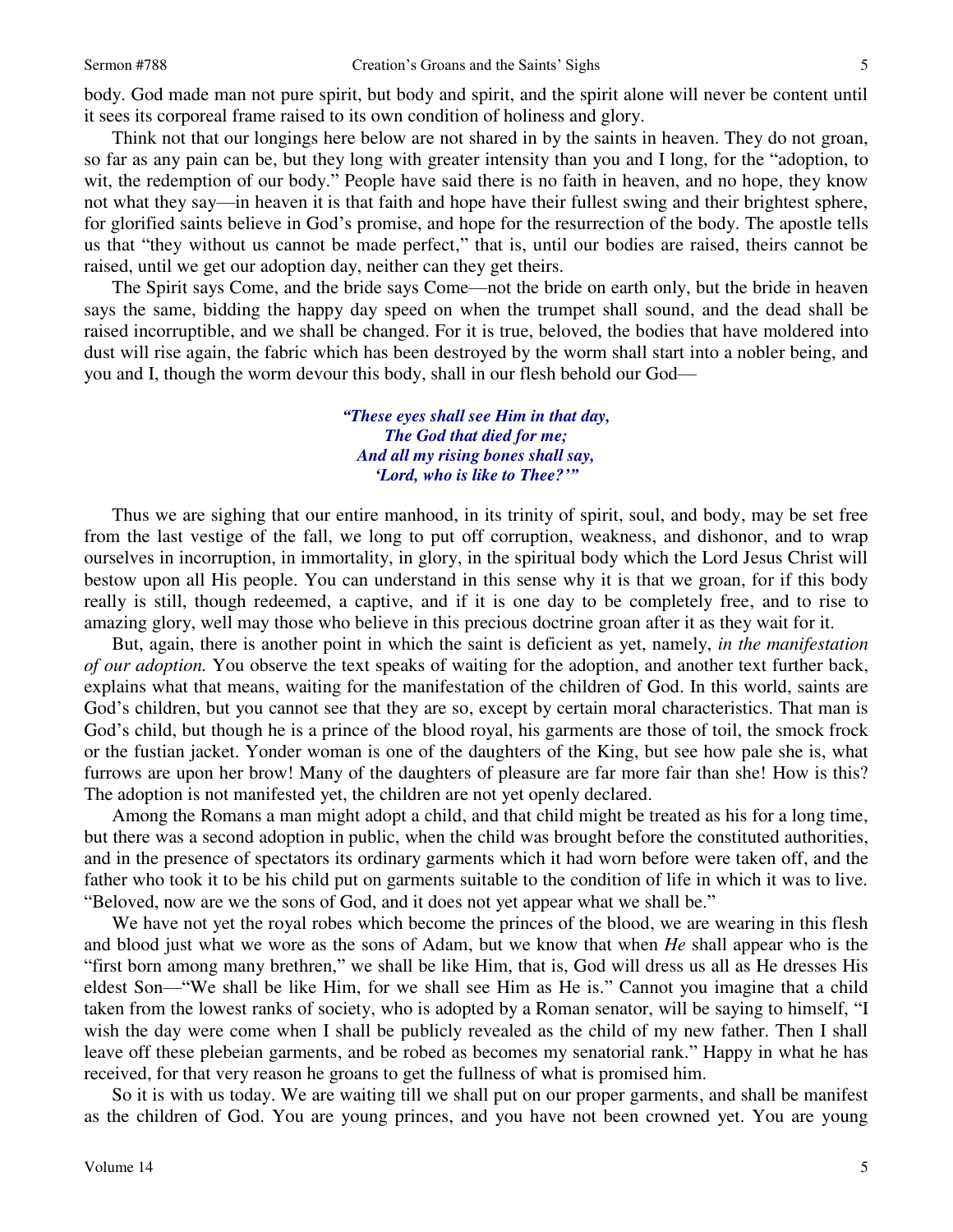brides, but the marriage day is not come, and by the love your spouse bears you, you are led to long and to sigh for the marriage day. Your very happiness makes you groan, your joy, like a swollen spring, longs to leap up like some Iceland Geyser, climbing to the skies and it heaves and groans within the bowels of your spirit for want of space and room by which to manifest itself to men.

There is a third thing in which we are deficient, namely, *liberty,* the glorious liberty of the children of God. The whole creation is said to be groaning for its share in that freedom. You and I are also groaning for it. Brethren, we are free! "If the Son therefore shall make you free, you shall be free indeed." But our liberty is incomplete. When Napoleon was on the island of St. Helena, he was watched by many guards, but after many complaints, he enjoyed comparative liberty, and walked alone. Yet, what liberty was it? Liberty to walk round the rock of St. Helena, nothing more.

You and I are free, but what is our liberty? As to our spirits, we have liberty to soar into the third heaven, and sit in the heavenly places with Christ Jesus, but as for our bodies, we can only roam about this narrow cell of earth, and feel that it is not the place for us. Napoleon had been used to gilded halls, and all the pomp and glory of imperial state, and it was hard to be reduced to a handful of servants.

Just so, we are kings—we are of the blood imperial, but we have not our proper state and becoming dignities—we have not our royalties here. We go to our lowly homes, we meet with our brethren and sisters here in their earth-built temples, and we are content, as far as these things go, still, how can kings be content till they mount their thrones? How can a heavenly one be content till he ascends to the heavens? How shall a celestial spirit be satisfied until it sees celestial things? How shall the heir of God be content till he rests on his Father's bosom, and is filled with all the fullness of God?

I wish you now to observe that we are linked with the creation. Adam in this world was in liberty, perfect liberty, nothing confined him, paradise was exactly fitted to be his seat. There were no wild beasts to rend him, no rough winds to cause him injury, no blighting heats to bring him harm, but in this present world everything is contrary to us. Evidently we are exotics here. Ungodly men prosper well enough in this world, they root themselves, and spread themselves like green bay trees, it is their native soil, but the Christian needs the hothouse of grace to keep him alive at all—and out in the world he is like some strange foreign bird, native of a warm and sultry clime, that being let loose here under our wintry skies is ready to perish.

Now, God will one day change our bodies and make them fit for our souls, and then He will change this world itself. I must not speculate, for I know nothing about it, but it is no speculation to say that we look for new heavens and a new earth wherein dwells righteousness, and that there will come a time when the lion shall eat straw like an ox, and the leopard shall lie down with the kid. We expect to see this world that is now so full of sin as to be an Aceldama, a field of blood, turned into a paradise, a garden of God. We believe that the tabernacle of God will be among men, that He will dwell among them, and they shall see His face, and His name shall be on their foreheads. We expect to see the New Jerusalem descend out of heaven from God.

In this very place, where sin has triumphed, we expect that grace will much more abound. Perhaps after those great fires of which Peter speaks when he says, "The heavens being on fire shall be dissolved, and the elements shall melt with fervent heat," earth will be renewed in more than pristine loveliness. Perhaps since matter may not be annihilated, and probably cannot be, but will be as immortal as spirit, this very world will become the place of an eternal jubilee, from which perpetual hallelujahs shall go up to the throne of God. If such be the bright hope that cheers us, we may well groan for its realization, crying out—

#### *"O long-expected day, begin; Dawn on these realms of woe and sin."*

I shall not enlarge further, except to say that *our glory* is not yet revealed, and that is another subject of sighing. "The glorious liberty" may be translated "The liberty of glory." Brethren, we are like warriors fighting for the victory, we share not as yet in the shout of them that triumph. Even up in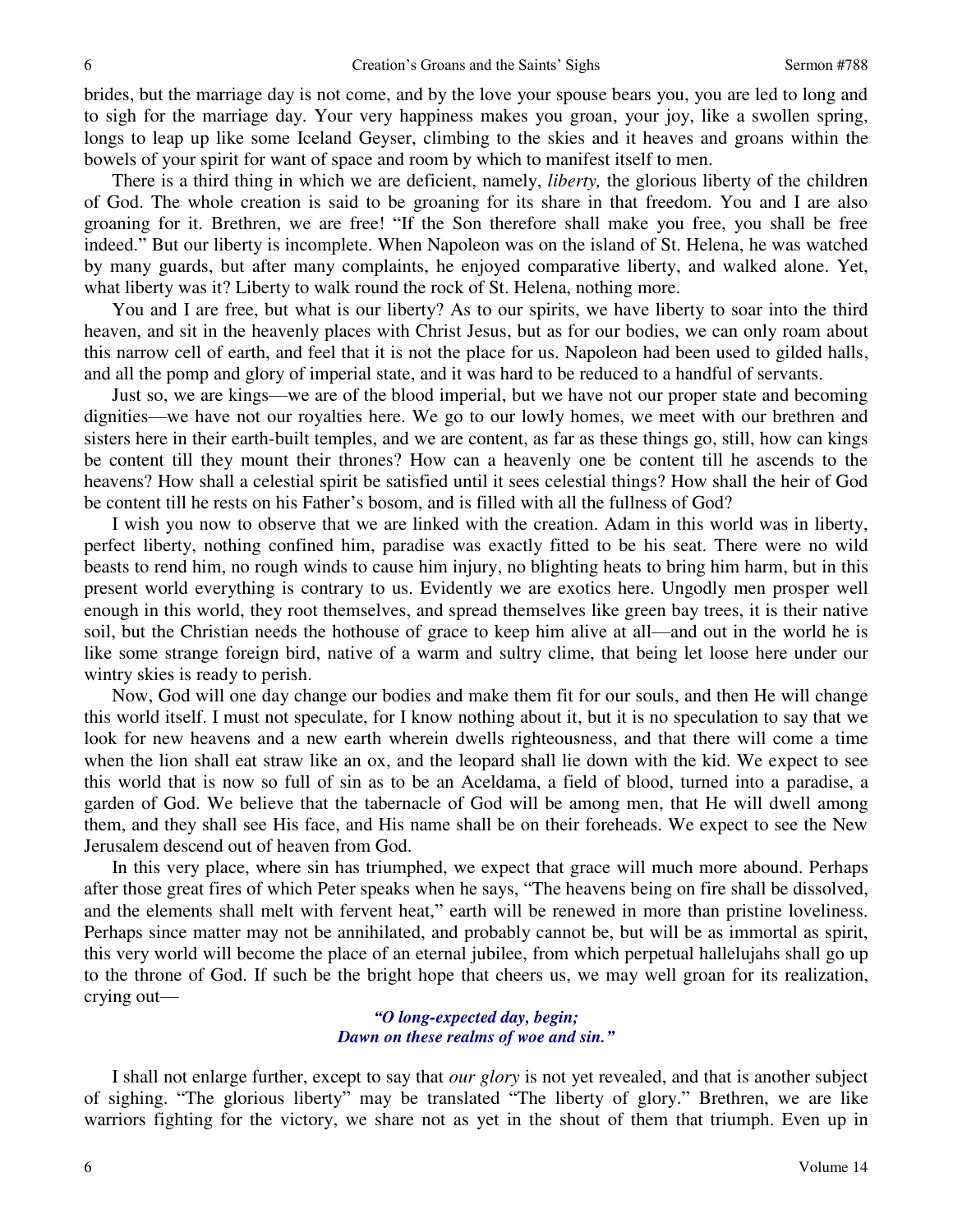heaven they have not their full reward. When a Roman general came home from the wars, he entered Rome by stealth, and slept at night, and tarried by day, perhaps for a week or two, among his friends. He went through the streets, and people whispered, "That is the general, the valiant one," but he was not publicly acknowledged. But, on a certain set day, the gates were thrown wide open, and the general, victorious from the wars in Africa or Asia, with his snow-white horses bearing the trophies of his many battles, rode through the streets, which were strewn with roses, while the music sounded, and the multitudes, with glad acclaim, accompanied him to the Capitol. That was his triumphant entry.

Those in heaven, have, as it were, stolen there. They are blessed, but they have not had their public entrance. They are waiting till their Lord shall descend from heaven with a shout, with the trump of the archangel, and the voice of God, then shall their bodies rise, then shall the world be judged, then shall the righteous be divided from the wicked, and then, upstreaming in marvelous procession, leading captivity captive for the last time, the Prince at their head, the whole of the blood-washed host, wearing their white robes, and bearing their palms of victory, shall march up to their crowns and to their thrones, to reign forever and ever! After this consummation the believing heart is panting, groaning, and sighing.

Now, I think I hear somebody say, "You see these godly people who profess to be so happy and so safe, they still groan, and they are obliged to confess it." Yes, that is quite true, and it would be a great mercy for you if you knew how to groan in the same way. If you were half as happy as a groaning saint is, you might be content to groan on forever.

I showed you, just now, the difference between a groan and a groan. I will show you yet again. Go into yonder house. Listen at that door on the left, there is a deep, hollow, awful groan. Go to the next house, and hear another groan. It seems to be, so far as we can judge, much more painful than the first, and has an anguish in it of the severest sort. How are we to judge between them? We will come again in a few days, as we are entering the first house we see weeping faces and flowing tears, a coffin, and a hearse. Ah, it was the groan of death! We will go into the next. Ah, what is this? Here is a smiling cherub, a father with a gladsome face, if you may venture to look at the mother, see how her face smiles for joy that a man is born into the world to cheer a happy and rejoicing family. There is all the difference between the groan of death and the groan of life.

Now, the apostle sets the whole matter before us when he said, "The whole creation groans," and you know what comes after that, "travails." There is a result to come of it of the best kind. We are panting, longing after something greater, better, nobler, and it is coming. It is not the pain of death we feel, but the pain of life. We are thankful to have such a groaning.

The other night, just before Christmas, two men who were working very late, were groaning in two very different ways, one of them saying, "Ah, there's a poor Christmas day in store for me, my house is full of misery." He had been a drunkard, a spendthrift, and had not a penny to bless himself with, and his house had become a little hell, he was groaning at the thought of going home to such a scene of quarrelling and distress. Now, his fellow workman, who worked beside him, as it was getting very late, wished himself at home, and therefore groaned. A shop mate asked, "What's the matter?" "Oh, I want to get home to my dear wife and children. I have such a happy house I do not like to be out of it." The other might have said, "Ah, you pretend to be a happy man, and here you are groaning." "Yes," he could say, "and a blessed thing it would be for you if you had the same thing to groan after that I have."

So the Christian has a good Father, a blessed, eternal home, and groans to get to it, but, ah! there is more joy in the groan of a Christian after heaven, than in all the mirth and merriment, and dancing, and lewdness of the ungodly when their mirth is at its greatest height. We are like the dove that flutters, and is weary, but thank God we have an ark to go to. We are like Israel in the wilderness, and are footsore, but blessed be God, we are on the way to Canaan. We are like Jacob looking at the wagons, and the more we look at the wagons, the more we long to see Joseph's face, but our groaning after Jesus is a blessed groan, for—

> *"'Tis heaven on earth, 'tis heaven above, To see His face, and taste His love."*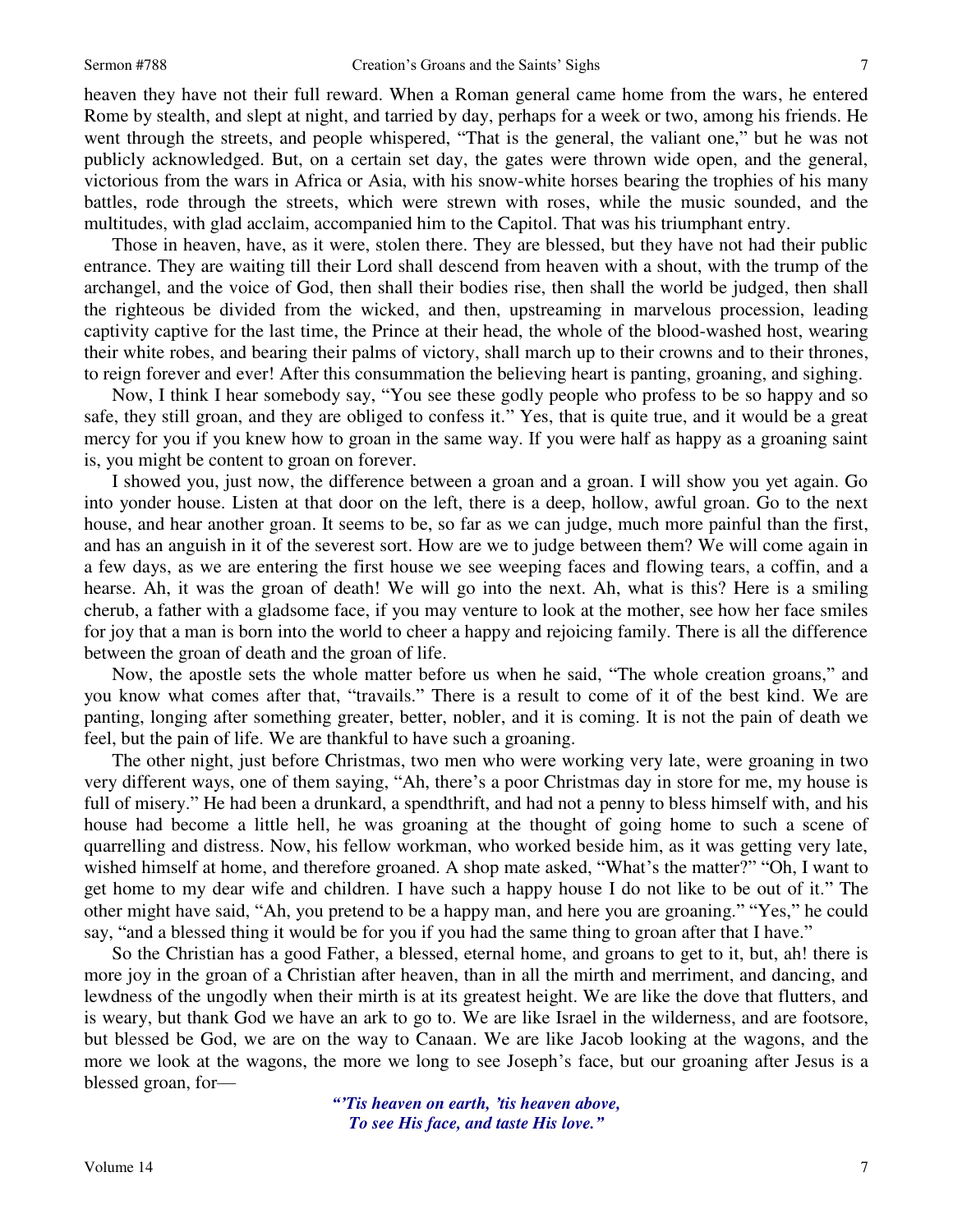**III.** Now I shall conclude with WHAT OUR STATE OF MIND IS.

A Christian's experience is like a rainbow, made up of drops of the grief of earth, and beams of the bliss of heaven. It is a checkered scene, a garment of many colors. He is sometimes in the light and sometimes in the dark. The text says, "we groan." I have told you what that groan is, I need not explain it further. But it is added, "We groan *within ourselves."* It is not the hypocrite's groan, when he goes mourning everywhere, wanting to make people believe that he is a saint because he is wretched. We groan *within ourselves.* Our sighs are sacred things, these griefs and sighs are too hallowed for us to tell abroad in the streets. We keep our longings to our Lord and to our Lord alone. We groan within ourselves. It appears from the text that this groaning is universal among the saints, there are no exceptions, to a greater or less extent we all feel it. He that is most endowed with worldly goods, and he who has the fewest; he that is blessed in health, and he who is racked with sickness; we all have in our measure an earnest inward groaning towards the redemption of our body.

Then the apostle says we are "waiting," by which I understand that we are not to be petulant, like Jonah or Elijah, when they said, "Let me die," nor are we to sit still and look for the end of the day because we are tired of work, nor are we to become impatient, and wish to escape from our present pains and sufferings till the will of the Lord is done. We are to groan after perfection, but we are to wait patiently for it, knowing that what the Lord appoints is best. Waiting implies being ready. We are to stand at the door expecting the Beloved to open it and take us away to Himself.

In the next verse we are described as hoping. We are saved by hope. The believer continues to hope for the time when death and sin shall no more annoy his body, when, as his soul has been purified, so shall his body be, and his prayer shall be heard, that the Lord would sanctify him wholly, body, soul, and spirit.

Now, beloved, the practical use to which I put this, I am afraid somewhat discursive, discourse of this morning is just this. Here is a test for us all. You may judge of a man by what he groans after. Some men groan after wealth, they worship Mammon. Some groan continually under the troubles of life, they are merely impatient—there is no virtue in that. Some men groan because of their great losses or sufferings, well, this may be nothing but a rebellious smarting under the rod, and if so, no blessing will come of it.

But the man who yearns after more holiness, the man who sighs after God, the man who groans after perfection, the man who is discontented with his sinful self, the man who feels he cannot be easy till he is made like Christ, that is the man who is blessed indeed. May God help you, and help me, to groan all our days with that kind of groaning. I have said before, there is heaven in it, and though the word sounds like sorrow, there is a depth of joy concealed within—

> *"Lord, let me weep for nought but sin, And after none but Thee; And then I would, O that I might, A constant weeper be."*

I do not know a more beautiful sight to be seen on earth than a man who has served his Lord many years, and who, having grown grey in service, feels that, in the order of nature, he must soon be called home. He is rejoicing in the firstfruits of the Spirit which he has obtained, but he is panting after the full harvest of the Spirit which is guaranteed to him. I think I see him sitting on a jutting crag by the edge of Jordan, listening to the harpers on the other side, and waiting till the pitcher shall be broken at the cistern, and the wheel at the fountain, and the spirit shall depart to God that made it. A wife waiting for her husband's footsteps, a child waiting in the darkness of the night till its mother comes to give it the evening's kiss, are portraits of our waiting. It is a pleasant and precious thing so to wait and so to hope.

I fear that some of you, seeing you have never come and put your trust in Christ, will have to say, when your time comes to die, what Wolsey is said to have declared, with only one word of alteration—